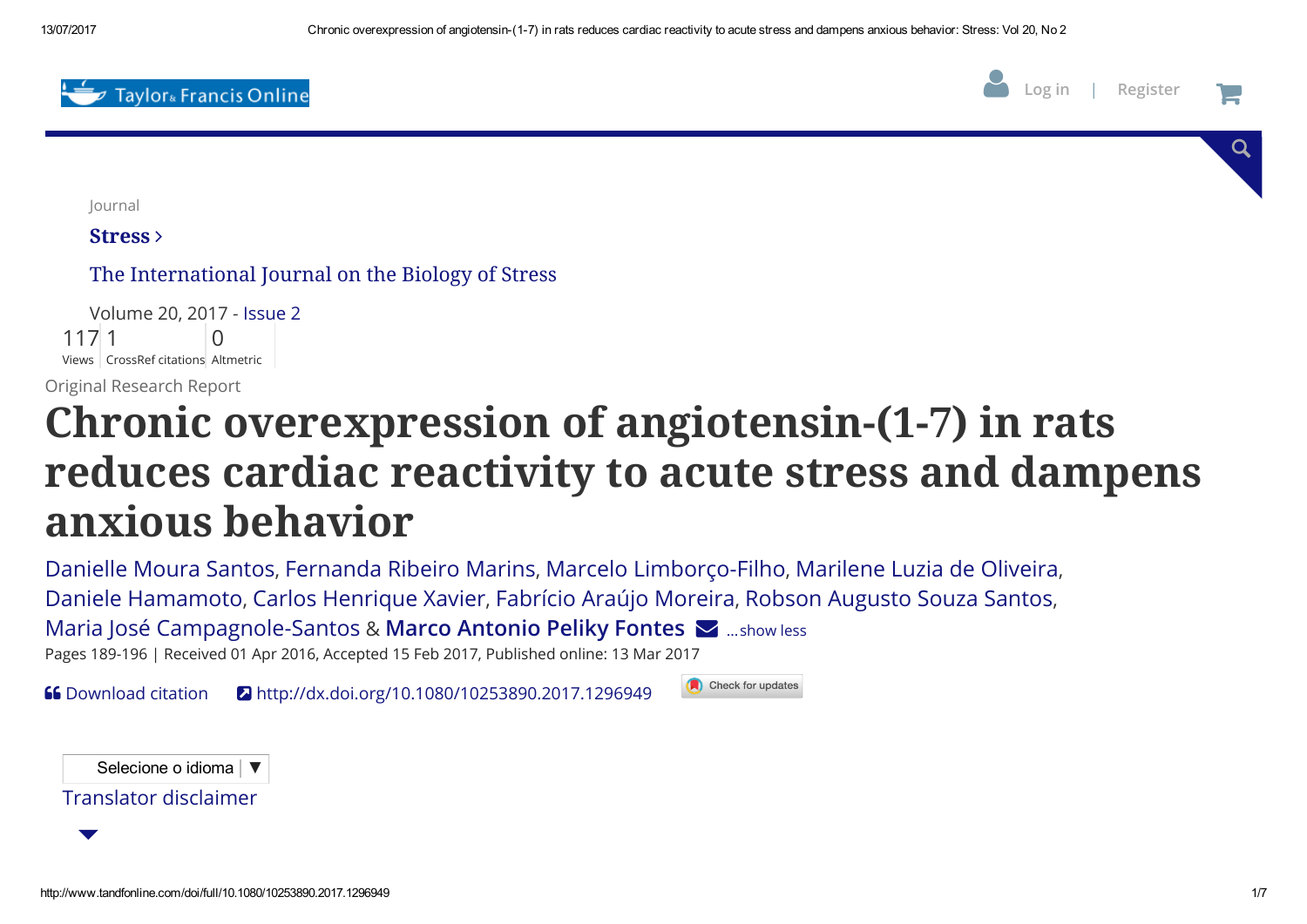#### Abstract

Angiotensin II (Ang II) acts as a pro-stress hormone, while other evidence indicates that angiotensin-(1-7) [Ang-(1-7)] attenuates physiological responses to emotional stress. To further test this hypothesis, in groups of 5–6 rats we evaluated autonomic, cardiovascular and behavioral parameters in male Sprague-Dawley (SD) and transgenic TGR(A1-7)3292 (TG) rats chronically overexpressing Ang-(1-7). Compared to SD rats, TG rats showed reduced baseline heart rate (HR; SD 380 ± 16 versus TG 329 ± 9 beats per minute (bpm), mean ± standard error of mean, *p* < .05) and renal sympathetic discharge (SD 138 ± 4 versus TG 117 ± 5 spikes/second, *p* < .05). TG rats had an attenuated tachycardic response to acute air-puff stress (ΔHR: SD 51 ± 20 versus TG 1 ± 3 bpm; *p* < .05), which was reversed by intracerebroventricular injection of the Mas receptor antagonist, A-779 (ΔHR: SD 51 ± 20 versus TG 63 ± 15 bpm). TG rats showed less anxious behavior on the elevated plus maze, as revealed by more entries into open arms (SD 2 ± 2 versus TG 47 ± 5% relative to total entries; *p* < .05), and more time spent in the open arms (SD 5 ± 4 versus TG 53 ± 9% relative to total time, *p* < .05). By contrast with SD rats, diazepam (1.5 mg/kg, intraperitoneally) did not further reduce anxious behavior in TG rats, indicating a ceiling anxiolytic effect of Ang-(1-7) overexpression. Ang- (1-7) concentrations in hypothalamus and plasma, measured by mass spectrometry were two- and three-fold greater, respectively, in TG rats than in SD rats. Hence, increased endogenous Ang-(1-7) levels in TG rats diminishes renal sympathetic outflow and attenuates cardiac reactivity to emotional stress, which may be via central Mas receptors, and reduces anxious behavior.

http://www.tandfonline.com/doi/full/10.1080/10253890.2017.1296949 2/7 Lay summary We used a genetically modified rat model that produces above normal amounts of a peptide hormone called angiotensin-(1-7) to test whether this peptide can reduce some of the effects of stress. We found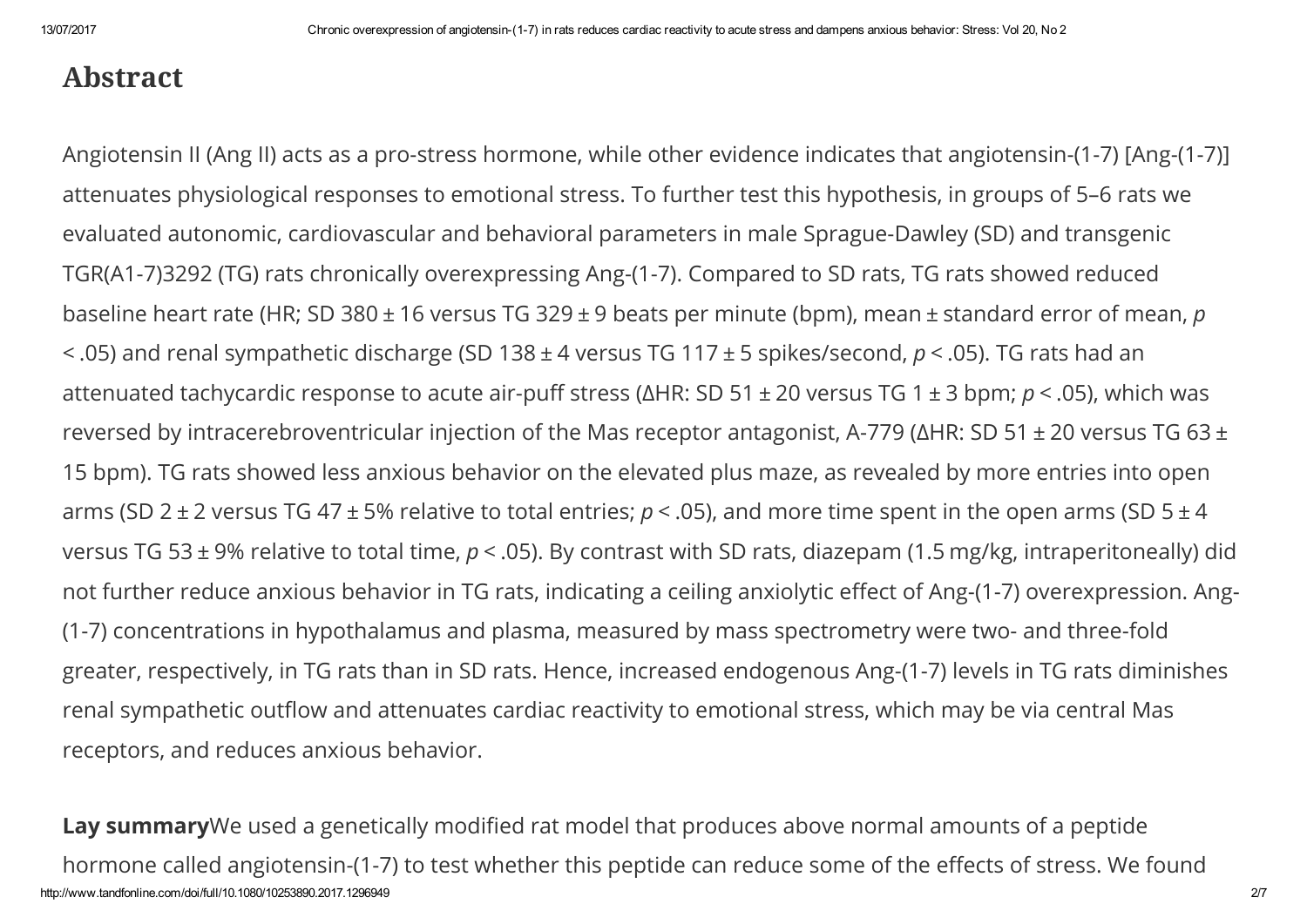that angiotensin-(1-7), acting in the brain, can reduce anxiety and reduce the increase in heart rate associated with emotional stress. These findings may provide a lead for design of new drugs to reduce stress.

Keywords: [Angiotensin-\(1-7\)](http://www.tandfonline.com/keyword/Angiotensin-%5C%281-7%5C%29), [anxiety,](http://www.tandfonline.com/keyword/Anxiety) [emotional](http://www.tandfonline.com/keyword/Emotional+Stressor) stressor, [heart](http://www.tandfonline.com/keyword/Heart+Rate) rate, renal [sympathetic](http://www.tandfonline.com/keyword/Renal+Sympathetic+Activity) activity, [transgenic](http://www.tandfonline.com/keyword/Transgenic)

## Additional information

### Funding

We express thanks for financial support from Brazilian agencies: CNPq (PQ30600/2013-0), Fundação de Amparo à Pesquisa do Estado de Minas Gerais (FAPEMIG), PRONEX, INCT-Nanobiofar (CNPq/Fapemig), CAPES, and from the German agency DFG, and from Labfar (Alamantec) who performed the mass spectrometry analysis.

#### Log in via your institution

- **[Shibboleth](http://www.tandfonline.com/action/ssostart?federationSelect=All&redirectUri=%2Fdoi%2Ffull%2F10.1080%2F10253890.2017.1296949)**
- **[OpenAthens](http://www.tandfonline.com/action/ssostart?idp=https%3A%2F%2Fidp.eduserv.org.uk%2Fopenathens&redirectUri=%2Fdoi%2Ffull%2F10.1080%2F10253890.2017.1296949)**

### Log in to Taylor & Francis Online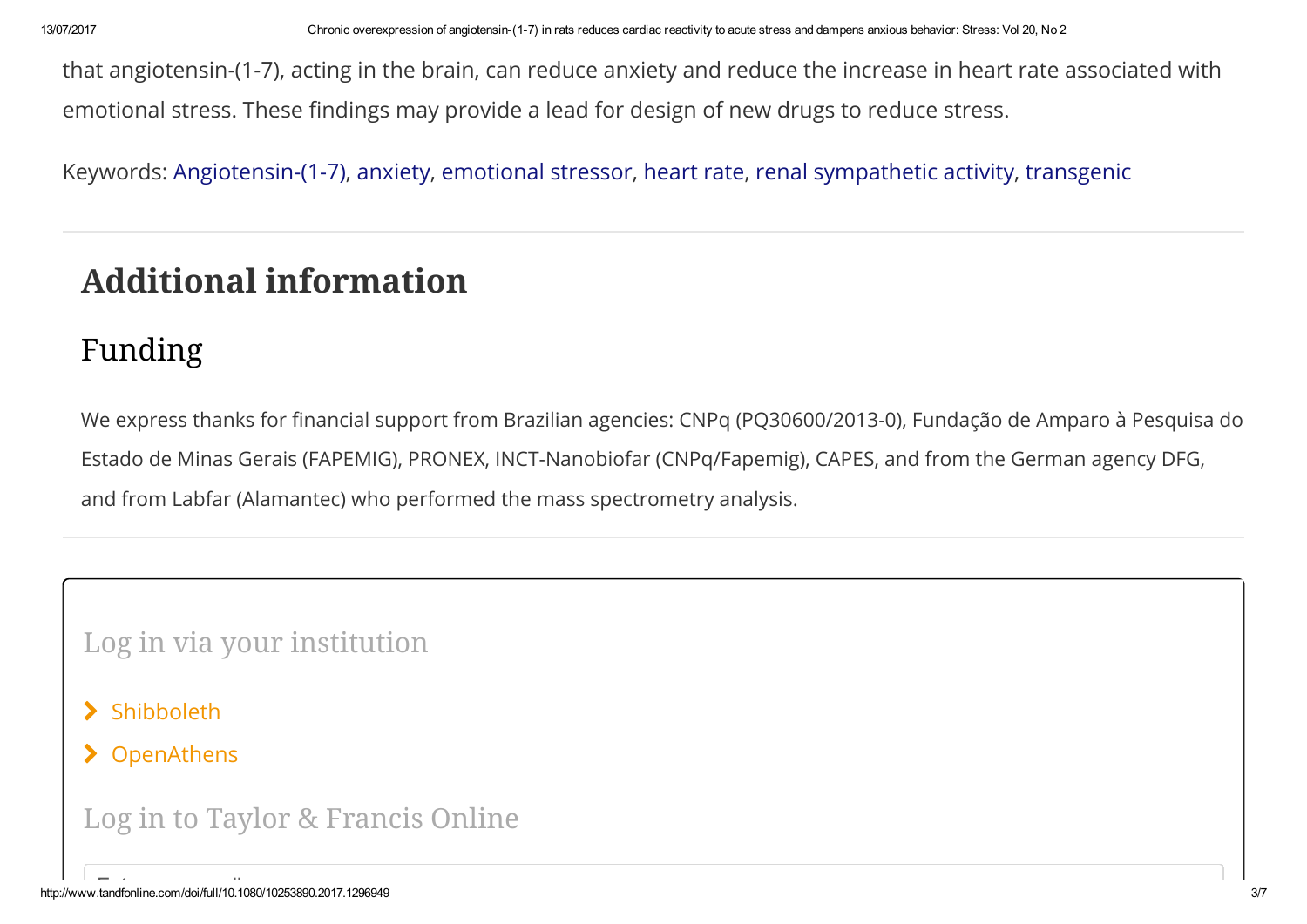| Enter your email                                    |                  |
|-----------------------------------------------------|------------------|
| Enter your password                                 |                  |
| Remember Me                                         | Forgot password? |
|                                                     |                  |
| Log in                                              |                  |
|                                                     |                  |
|                                                     |                  |
| Or purchase it *                                    |                  |
| Article Purchase 24 hours access for USD 54.00      | $Add$ to cart    |
| <b>Issue Purchase</b> 30 days access for USD 586.00 | $A$ dd to cart   |
| * Local tax will be added as applicable             |                  |
|                                                     |                  |
|                                                     |                  |
|                                                     |                  |
|                                                     |                  |
|                                                     |                  |
|                                                     |                  |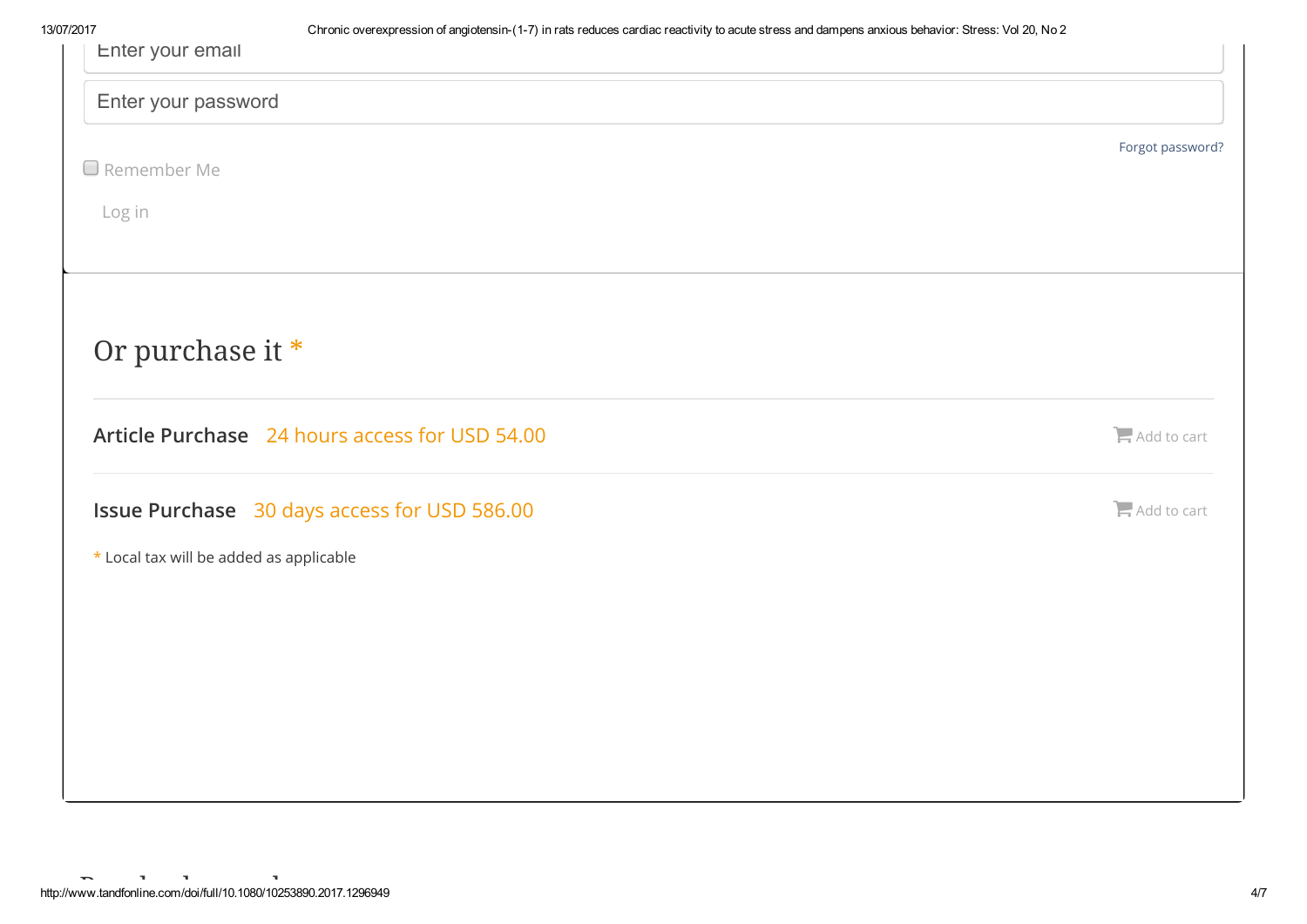People also read

Review

### Therapeutic uses for [Angiotensin-](http://www.tandfonline.com/doi/full/10.1080/13543776.2016.1179283?src=recsys)  $(1-7)$  >

Alice [Machado-Silva](http://www.tandfonline.com/author/Machado-Silva%2C+Alice) et al.

Expert Opinion on Therapeutic Patents

Published online: 2 May 2016

### $969 +$

**Sign in here** to start your access

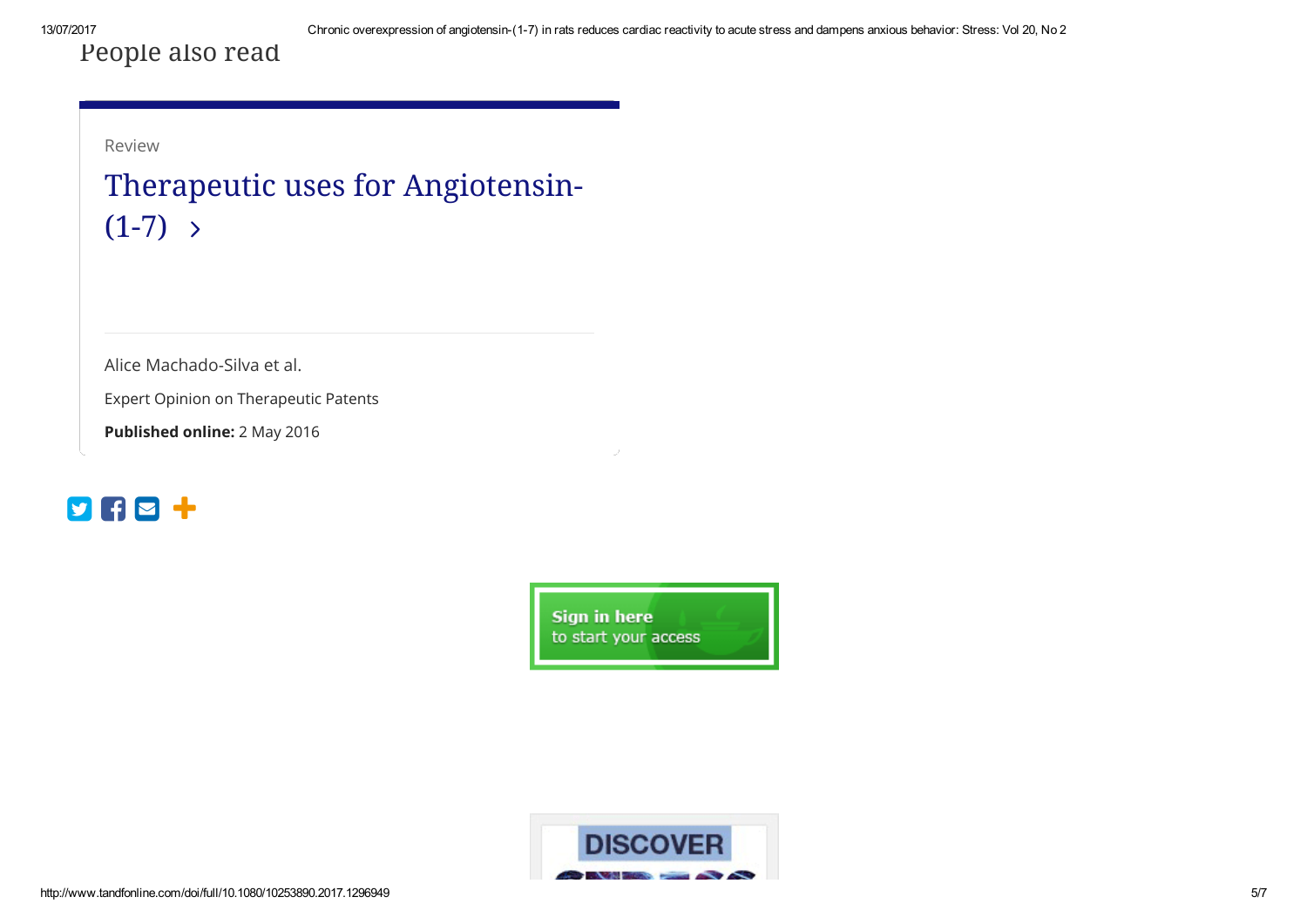